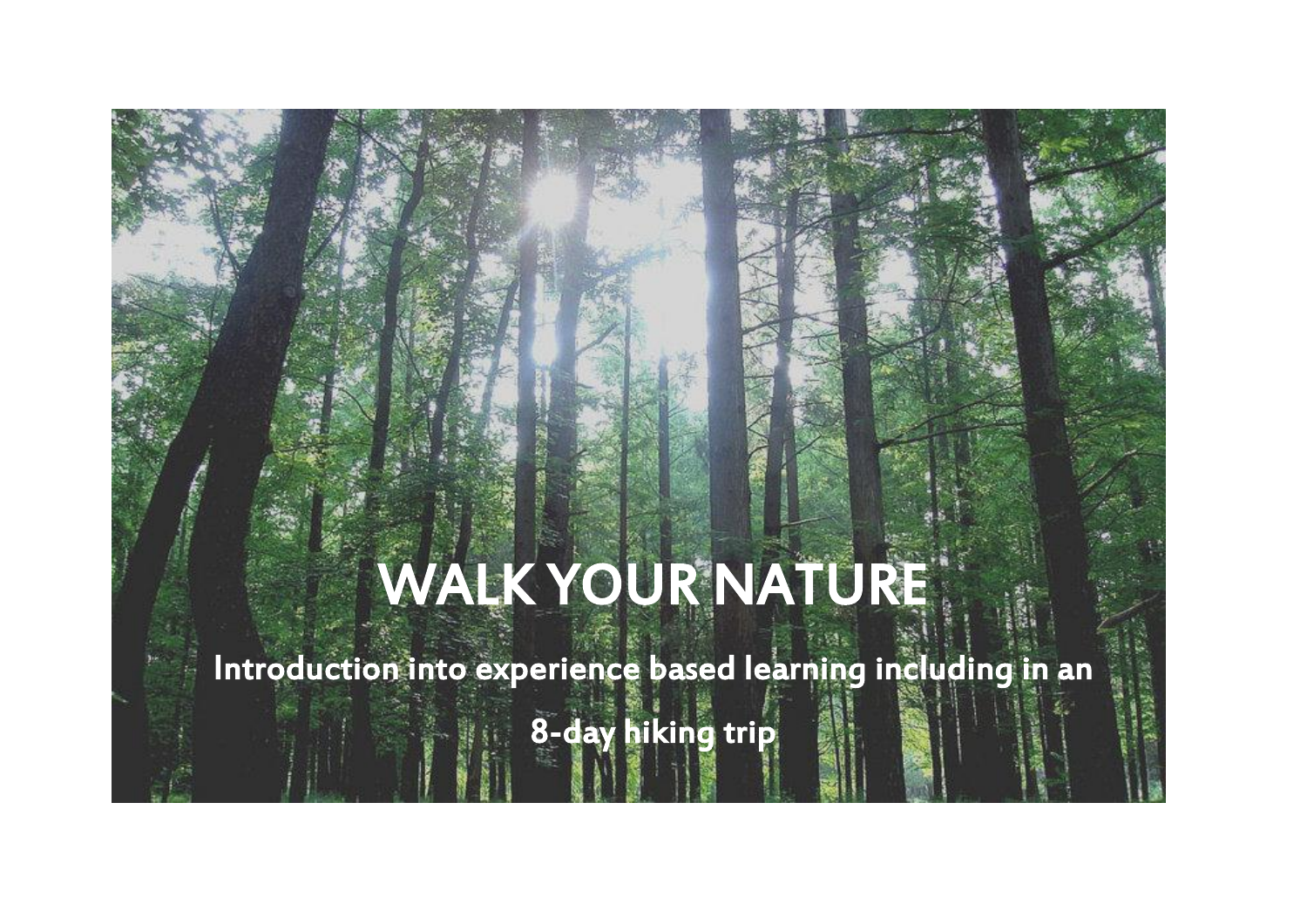| Tuesday<br>$8 - 10$                                                                             | Wednesday<br>$9 - 10$  | Thursday<br>$10 - 10$                       | Friday<br>$11 - 10$      | Saturday<br>$12 - 10$        | Sunday<br>$13 - 10$          | Monday<br>$14 - 10$          | Tuesday<br>$15 - 10$                                                          | Wednesday<br>$16-10$        |
|-------------------------------------------------------------------------------------------------|------------------------|---------------------------------------------|--------------------------|------------------------------|------------------------------|------------------------------|-------------------------------------------------------------------------------|-----------------------------|
| *facilitators                                                                                   | *facilitators          | *facilitators                               | *group<br>medium         | *group<br>medium             | *Group high                  | *Group high                  | *Group high                                                                   |                             |
| $10-12u$<br>Arrival<br>Acquaintance<br>moment                                                   | Hiking<br>+Hard Skills | <b>Hiking</b><br>+Facilitators<br>attitude  | Hiking<br>**see below    | <b>Hiking</b><br>**see below | <b>Hiking</b><br>**see below | <b>Hiking</b><br>**see below | <b>Hiking</b>                                                                 | Departure to<br>the airport |
| Lunch                                                                                           | Lunch                  | Lunch                                       | Lunch                    | Lunch                        | Lunch                        | Lunch                        | Lunch                                                                         | Lunch                       |
| Dividing of the<br>groups<br>Logistics /<br>Packing bags<br>properly /<br>leave for the<br>hike | Hiking<br>+Hard Skills | <b>Hiking</b><br>+ Dynamics<br>during hikes | Hiking                   | Hiking                       | Hiking                       | <b>Hiking</b>                | Arrival with<br>the two groups<br>at a very nice<br>place + end<br>reflection |                             |
| Diner                                                                                           | Diner                  | Diner                                       | Diner                    | Diner                        | Diner                        | Diner                        | Diner                                                                         | Diner                       |
| Explanation of<br>the program.                                                                  | Revieuw<br>moment      | Revieuw<br>moment<br>$+$                    | Revieuw<br>moment<br>$+$ | Revieuw<br>moment<br>$+$     | Revieuw<br>moment<br>$+$     | Revieuw<br>moment<br>$+$     | Intercultural /<br>last evening                                               |                             |
| Reflection<br>about<br>expectations,                                                            |                        | Intercultural<br>topic                      | Intercultural<br>topic   | Free night                   | Intercultural<br>topic       | Intercultural<br>topic       |                                                                               |                             |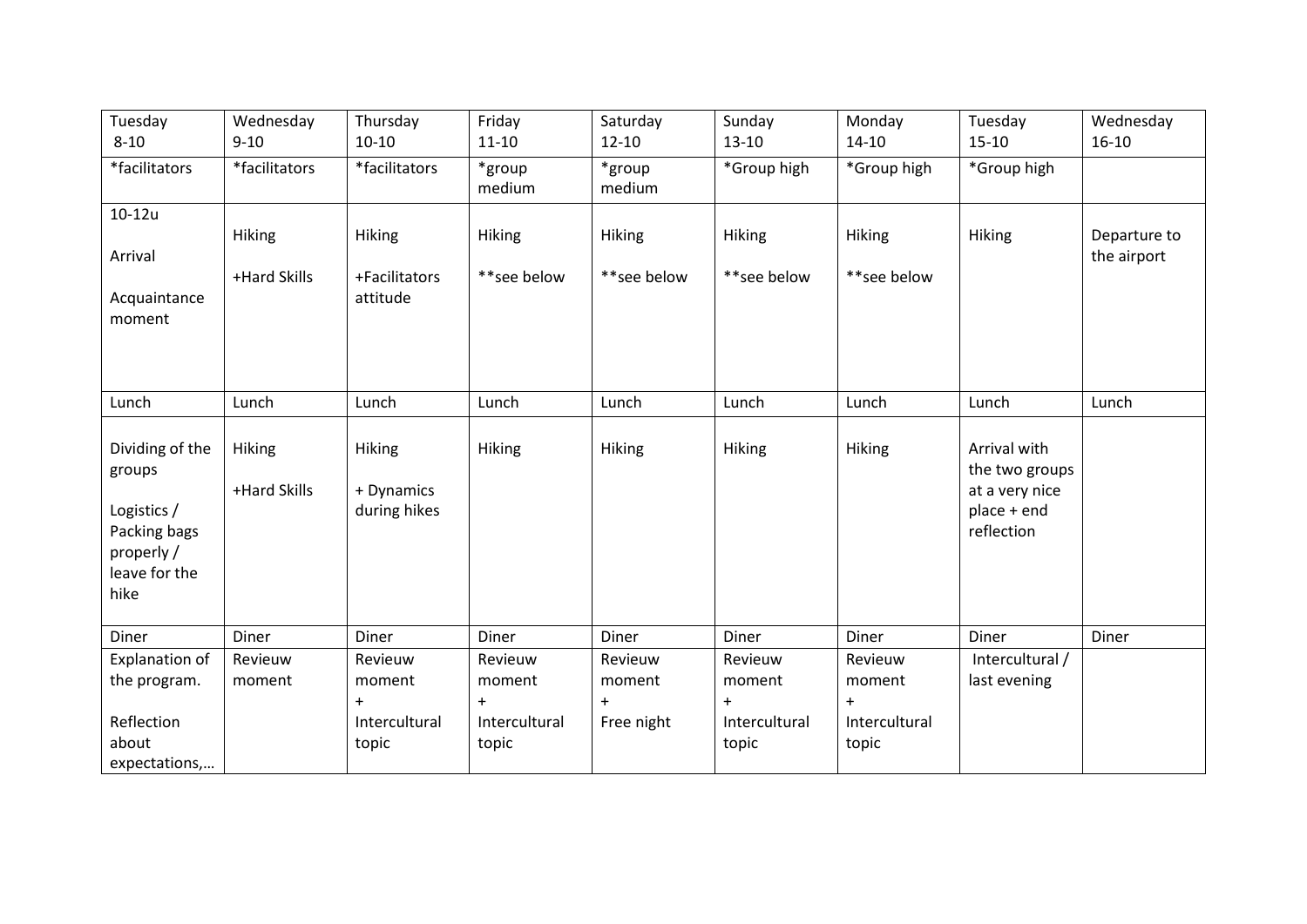## **\* 'Leveling' of the hike**

We decide to divide the hike into 3 Levels:

Facilitator level: In this level, we will lead the hike. Show the route and learn about hard and soft skills. The usage of orientation techniques, dynamics, review models, …

**Medium level:** In this level we stimulate independency. During these 2 days All participants will be divided in groups of two / three and receive the task to make and apply an assignment, activity for the whole group during the hike.

**High level:** In this level we aim to have total independency of the group. They choose where to go and what dynamics and activities to do along the road**.** 

## **\*\*content of these 4 days**

Although the content of these days highly depend on the participants, NATURE trainers stay facilitator at all time and will intervene when necessary.

## **Notes!**

- Participants can choose to do outdoor activities along the way. Our logistic staff will provide all necessary material.
- NATURE trainers will have the knowledge and expertise to guide these activities and have first aid degrees.
- Experiential learning requires a huge **flexibility** of the trainer because the group sends the learning process into the right direction.
- The activities in the program will be as they are written. Only **the order of activities may vary**. Each group will do the activity on a different moment, otherwise the group members would mangle a lot and it would be too busy. And this may have negative influences on the different group processes and safety.
- During the training, except for the last night the 2 groups are separate.